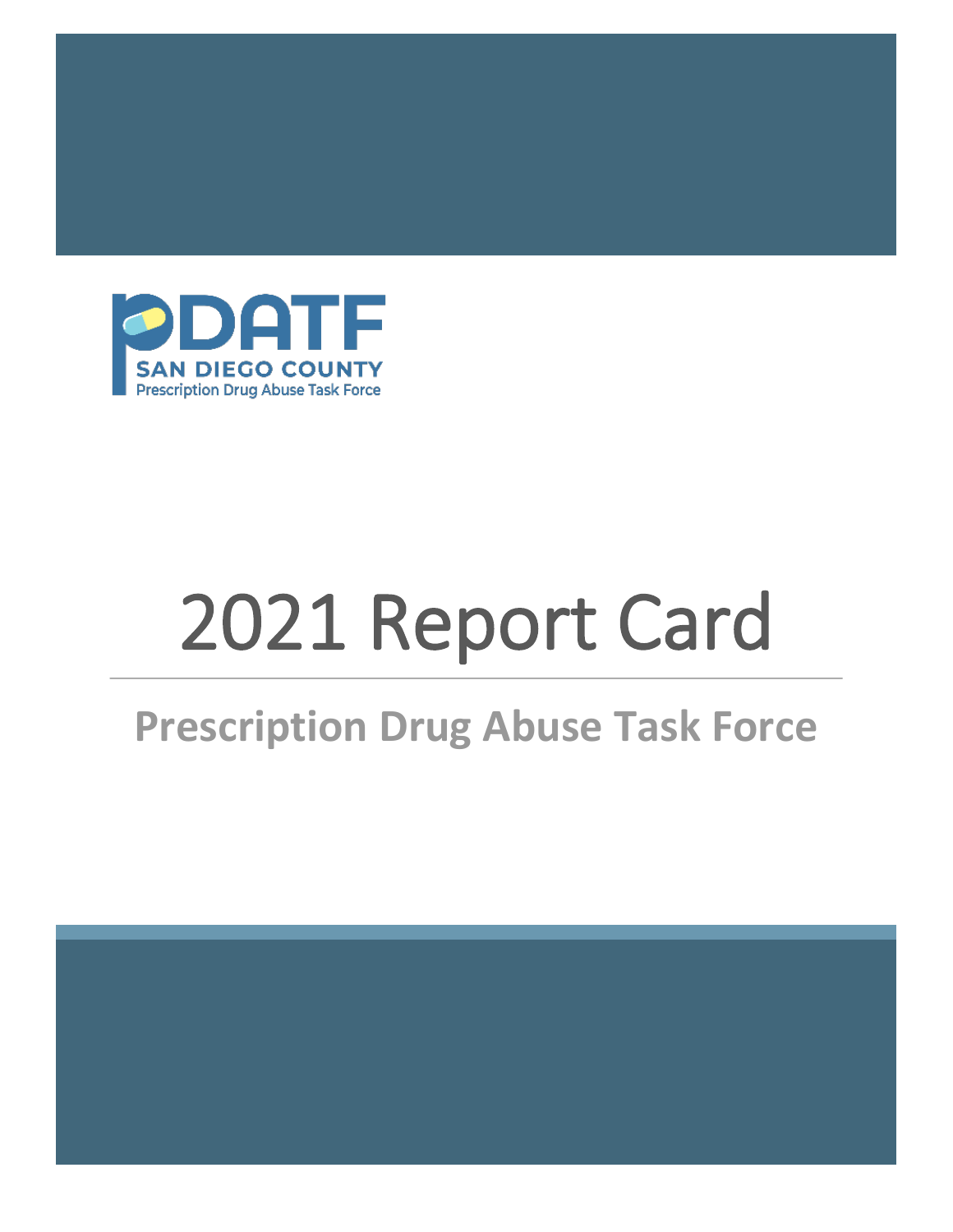

### **The Status of Prescription Drug and Opioid Use in San Diego County**

The Prescription Drug Report Card provides a range of available data on the scale of the prescription drug misuse problem by looking at multiple factors and data points over the last five years in San Diego County. Readers are cautioned not to consider a single data point alone, but

rather are encouraged to look at all of the information presented herein, as well as the direction of trends over time.

Misuse of these drugs have serious consequences for health and safety of San Diego County residents, as well as our public health and safety community systems. Additional detailed data, including an alert about Fentanyl, is available in the 2021 PDATF Addendum. All data sources are identified on page 2.

#### Table 1. Key Measures of Prescription Drug and Opioid Problems in San Diego County: 2016 – 2020

|     | Indicator                                                            | 2016   | 2017   | 2018    | 2019           | 2020                 |
|-----|----------------------------------------------------------------------|--------|--------|---------|----------------|----------------------|
| 1.  | Unintentional Prescription-Caused Deaths <sup>a</sup>                | 253    | 273    | 246     | 275            | 576                  |
|     | Rate per 100,000 residents<br>$\bullet$                              | 7.7    | 8.3    | 7.4     | 8.2            | 17.2                 |
| 2.  | Unintentional Fentanyl-Caused Deaths b                               | 33     | 84     | 92      | 151            | 462                  |
|     | Rate per 100,000 residents<br>$\bullet$                              | 1.0    | 2.54   | 2.8     | 4.5            | 13.8                 |
| 3.  | Emergency Department (ED) Opioid Activity                            | 7,005  | 6,607  | 6,162   | 7,723          | Available<br>in 2021 |
|     | Rate per 100,000 residents                                           | 213    | 199    | 184     | 230.4          | Available<br>in 2021 |
| 4.  | 11 <sup>th</sup> Graders Self Report of Lifetime Prescription Misuse |        | 10%    |         | 10%            |                      |
| 5.  | <b>Adult Drug Treatment Admissions</b>                               | 15,790 | 15,952 | 23,022c | 19,910         | 15,080               |
|     | Percentage of Prescription Pain Medication<br>$\bullet$              | 4.1%   | 3.2%   | 4.2%    | 2.9%           | 5.2%                 |
| 6.  | Arrestees Self Report of Prescription Misuse                         |        |        |         |                |                      |
|     | Adult<br>$\bullet$                                                   | 49%    | 47%    | 45%     | 46%            | 46%                  |
|     | Juvenile<br>$\bullet$                                                | 38%    | 47%    | 56%     | 41%            | 54%                  |
| 7.  | Prescription Drug Prosecutions <sup>d</sup>                          |        |        |         |                |                      |
|     | Prescription-specific Fraud Charge<br>$\bullet$                      | 140    | 95     | 49      | 45             | 24                   |
|     | Other Charges with Prescription-Drugs Involved<br>$\bullet$          | 1,422  | 1,172  | 1,182   | 1,057          | 1,352                |
| 8.  | Pharmacy Robberies/Burglaries <sup>e</sup>                           |        |        |         |                |                      |
|     | Night Break-Ins/Burglaries<br>$\bullet$                              | 14     | 25     | 11      | 18             | 18                   |
|     | <b>Armed Robberies</b><br>$\bullet$                                  | 17     | 27     | 10      | $\overline{7}$ | 27                   |
| 9.  | Pounds of Safely Disposed Medications                                |        |        |         |                |                      |
|     | Take Back Events<br>$\bullet$                                        | 17,772 | 21,824 | 22,221  | 26,859         | 11,100               |
|     | Sheriff's Department Collection Boxes<br>$\bullet$                   | 15,901 | 16,199 | 14,295  | 14,398         | 15,494               |
| 10. | Annual Number of Dispensed Pills Per County Resident                 |        |        |         |                |                      |
|     | Pain Medication<br>$\bullet$                                         | 36.5   | 33.2   | 27.4    | 22.8           | 20.6                 |
|     | Benzodiazepines<br>$\bullet$                                         | 12.5   | 11.5   | 9.8     | 8.5            | 8.0                  |
|     | Stimulants<br>$\bullet$                                              | 5.1    | 5.2    | 5.1     | 5.1            | 5.3                  |

a. These deaths are unintentional/accidental overdose deaths in which a prescription drug alone or with other drugs and/or alcohol was a causative factor in death. Additionally, these data represent only deaths examined by the County of San Diego Department of the Medical Examiner and those that had toxicology. There are over 22,000 deaths each year in San Diego County, the Department of the Medical Examiner investigates around 3,000 deaths a year.

b. These deaths are accidental overdose deaths in which fentanyl alone or with other drugs and/or alcohol was a causative factor in death. As opposed to the previous decade in which misused prescription fentanyl caused most of these deaths, in recent years, illicitly manufactured and obtained fentanyl has been responsible for almost all of these deaths. c. The Organized Delivery System Drug-MediCAL (ODS-DMC) implementation began July 2018 which increased access to treatment facilities throughout San Diego County. This change may







account for the increased number of treatment admissions. d. Prosecution data reported from the San Diego County District Attorney and City of San Diego City Attorney are presented as a combined total. The City Attorney's office prosecutes

misdemeanors and infractions within the San Diego City limits. The District Attorney's office handles all felony matters in the County of San Diego and misdemeanors that occur outside the City of San Diego.

e. Federal law enforcement identified organized criminal street gangs as being responsible for the increase in nighttime pharmacy burglaries for 2017. Offenders have been arrested and are being prosecuted. Data prior to 2016 include both robberies and burglaries.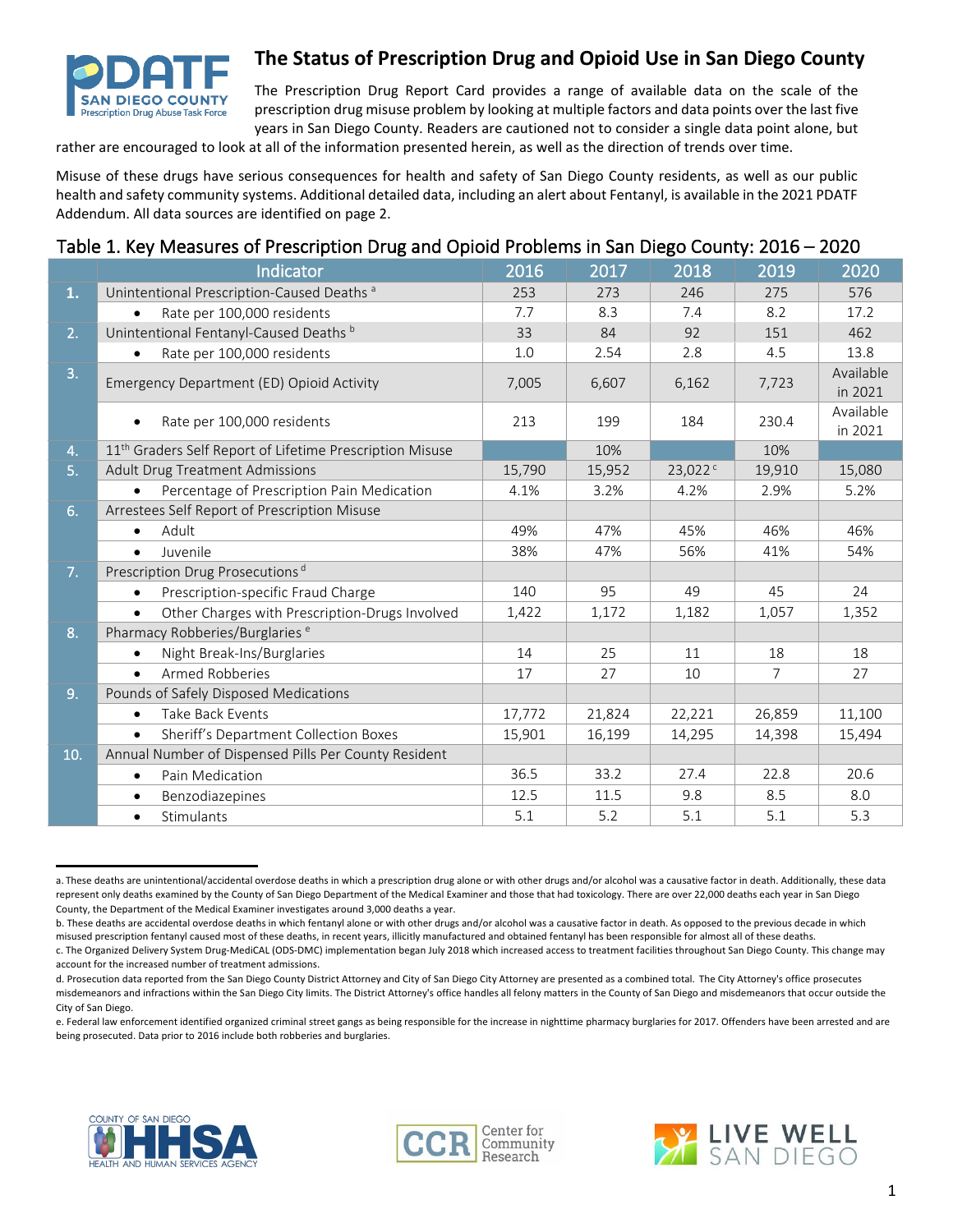#### **Definitions and Sources for Report Card Indicators**

- 1. Unintentional Prescription-Caused Deaths: Unintentional/accidental overdose deaths in which a prescription drug alone or with other drugs and/or alcohol was a causative factor in death. . Source: County of San Diego Department of the Medical Examiner. San Diego Association of Governments (SANDAG) population figures based on 2020 population estimate data.
- 2. Unintentional Fentanyl-Caused Deaths: Opposed to the previous decade in which misused prescription fentanyl caused most of these deaths, in recent years, illicitly manufactured and obtained fentanyl has been responsible for almost all of these deaths. Source: County of San Diego Department of the Medical Examiner. San Diego Association of Governments (SANDAG) population figures based on 2020 population estimate data.
- 3. Emergency department discharges per 100,000 with a diagnosis of opioid dependence or misuse. Source: County of San Diego Emergency Medical Services.
- 4. Percent of a sample of San Diego County  $11<sup>th</sup>$  graders who report using prescription drugs for non-medical reasons in their lifetime. Source: Collected biannually in the California Healthy Kids Survey.
- 5. Total admissions to publicly funded drug treatment in San Diego County and the percentage who identify prescription Opioids as primary drugs of choice. Source: County of San Diego, Health and Human Services; Behavioral Health Services Data Book.
- 6. Percent that report lifetime prescription misuse from a sample of interviews among adult and juvenile arrestees at time of booking. Source: Substance Abuse Monitoring, San Diego Association of Governments (SANDAG).
- 7. Number of defendants prosecuted by the San Diego County District Attorney's Office and the City of San Diego City Attorney (misdemeanors only) for either prescription-related fraud, or other criminal charges where prescription was present. Source: San Diego County District Attorney's Office.
- 8. Number of pharmacy robberies and burglaries reported to the Drug Enforcement Administration (DEA). Does not include attempted robberies and burglaries. Source: Drug Enforcement Administration (DEA).
- 9. Pounds of medication safely disposed at semi-annual National Prescription Drug Take Back events. Source: Drug Enforcement Administration (DEA). Pounds collected at Sheriff's Department collection boxes. Source: San Diego County Sheriff's Department.
- 10. Prescription pills per San Diego County resident. The numbers of dispensed pills are derived from filled prescriptions reported to the state, and do not include prescriptions filled at the VA, any military or tribal hospitals and clinics, or in-hospital patient medications. Three principle groups of medicine are included:
	- a) Pain medications, or morphine-related pain medications such as OxyContin or hydrocodone;
	- b) Anti-anxiety medications, or benzodiazepines such as Valium or Ativan;
	- c) Stimulants, or ADHD medication such as Ritalin, Adderall.

Pain medication includes only pills; solution-based prescriptions are 2.5% of all pain medication and are not included. Population figures used to calculate per person rates are based on US Census and SANDAG population projection data across all ages. Source: Controlled Substance Utilization Review and Evaluation System (CURES), California Department of Justice.

Note: Heroin indicators are also drawn from the Medical Examiner's Office, SANDAG's Substance Abuse Monitoring (SAM) program and the CalOMS treatment database. Seizure and price information was obtained from the San Diego Law Enforcement Coordination Center.

*Facilitation services for the Prescription Drug Abuse Task Force (PDATF) are provided through HHSA, Behavioral Health Services, in a contract with the Center for Community Research.*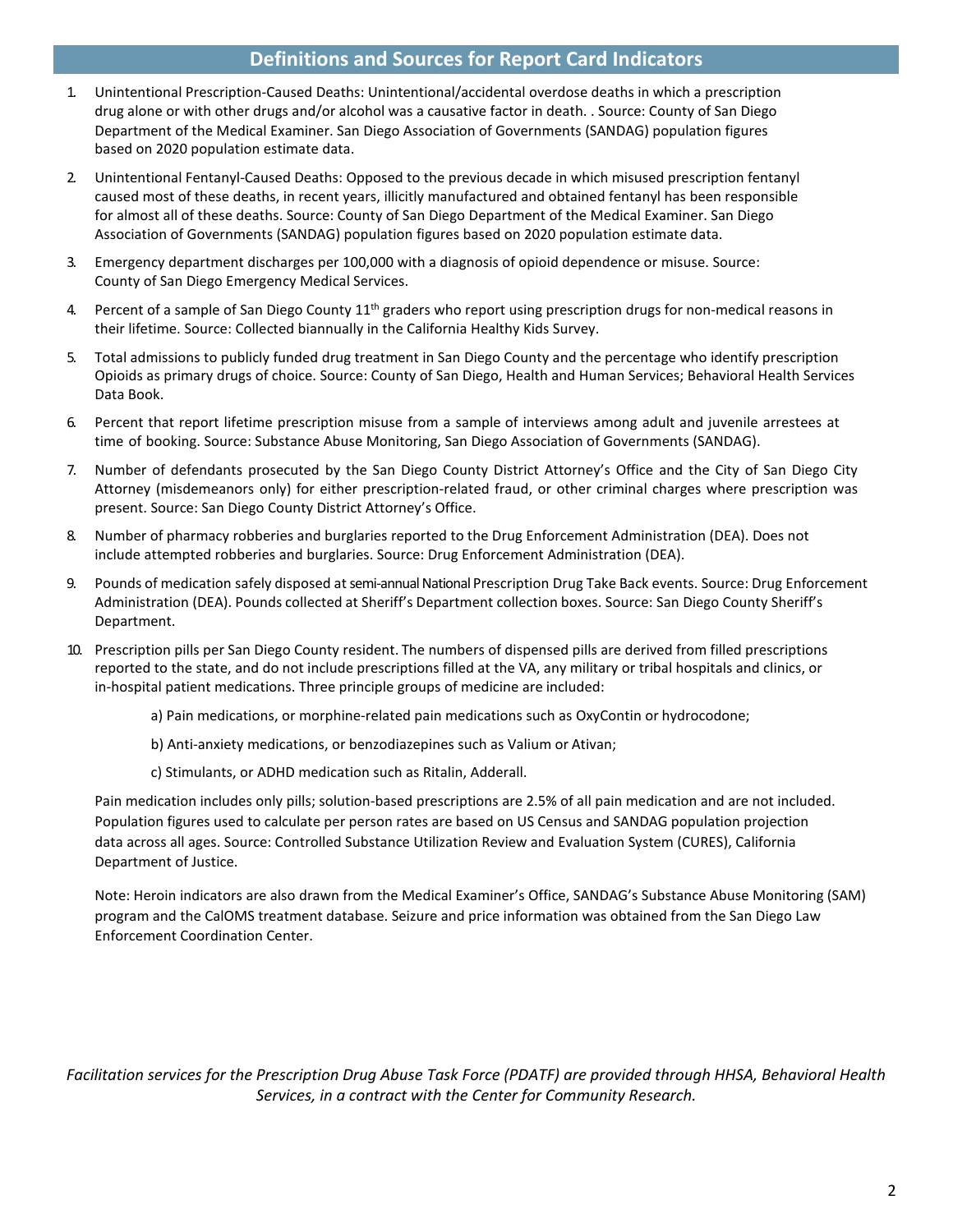# **2021 Heroin Addendum**

Heroin use is a recognized national problem. San Diego County's experience is unique. Local and national studies note that younger users switch to heroin after painkillers are harder to find or become unaffordable.

|    | <b>Table 2. Selected Heroin Indicators</b>                                         | 2016     | 2017    | 2018      | 2019    | 2020     |
|----|------------------------------------------------------------------------------------|----------|---------|-----------|---------|----------|
| 1. | Heroin Seizures (kg) at San Diego County<br><b>Ports of Entry</b>                  | 591 kg.  | 933 kg. | 1,247 kg. | 924 kg. | 968 kg.  |
|    | <b>Heroin Price Per Gram</b>                                                       | $$40-80$ | \$40    | $$40-100$ | \$40-80 | \$40-100 |
| 3. | <b>Adult Arrestees Testing Positive for</b><br><b>Heroin</b>                       | 11%      | 13%     | 11%       | 12%     | 10%      |
| 4. | <b>Treatment Admissions with Heroin</b><br><b>Listed as Primary Drug of Choice</b> | 28%      | 27%     | 29%       | 25%     | 27%      |
| 5. | <b>Number of Unintentional Heroin</b><br><b>Overdose Deaths</b>                    | 90       | 83      | 105       | 124     | 106      |

#### **Table 3. 2020 Primary Heroin Treatment Admissions by Gender, Age, and Race/Ethnicity, San Diego County**



#### **Table 4. 2020 Primary Heroin Treatment Admissions by Age, San Diego County**

| Age          | <b>Admits</b> | %   |     |       |           |       |
|--------------|---------------|-----|-----|-------|-----------|-------|
| Age 12 to 17 | 3             | 0%  |     |       | 87%       |       |
| Age 18 to 25 | 334           | 8%  |     |       |           |       |
| Age 26 to 59 | 3,469         | 87% | 0%  | 8%    |           | 5%    |
| Age 60 +     | 200           | 5%  | <17 | 18-25 | $26 - 59$ | $60+$ |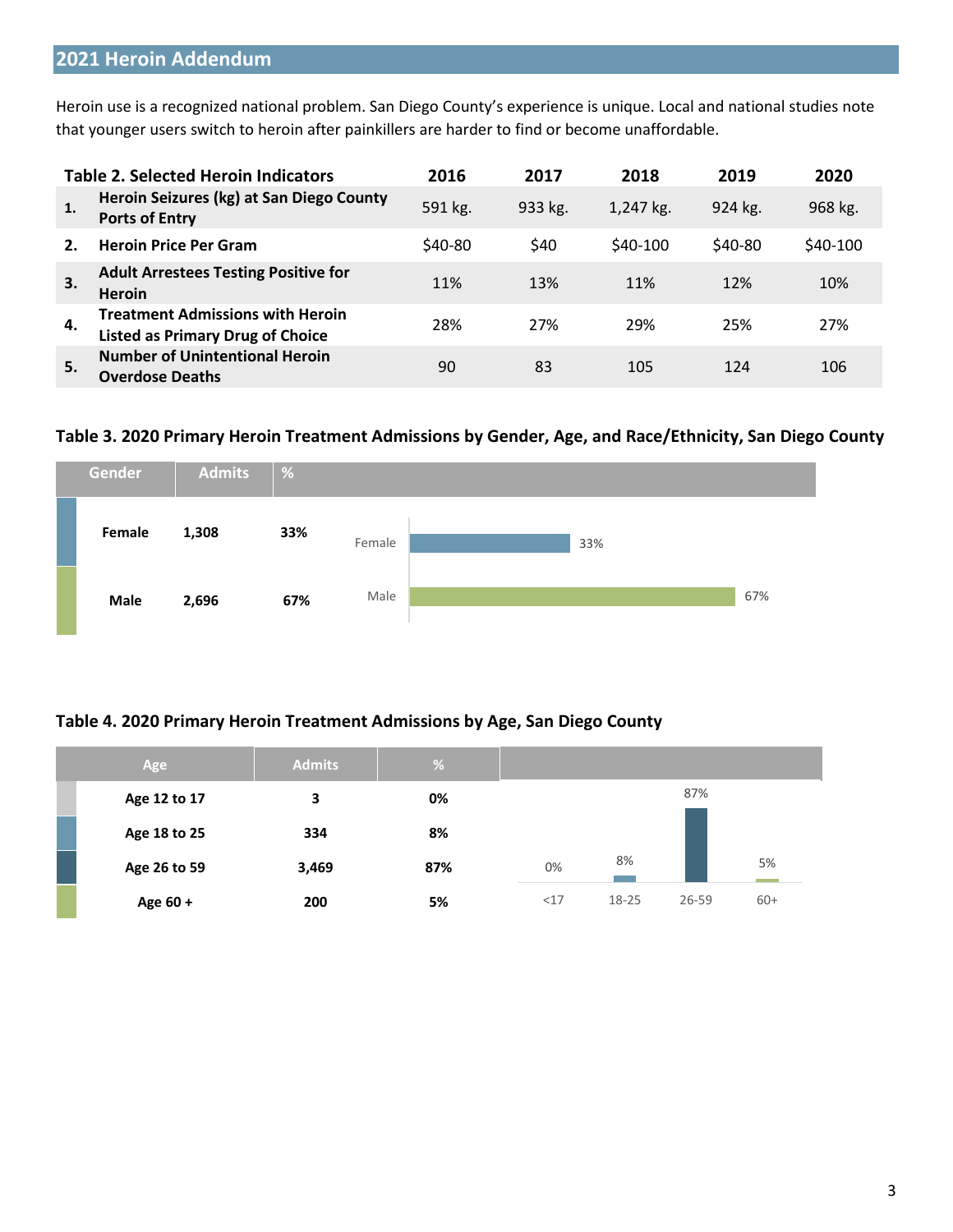#### **Table 5. 2020 Primary Heroin Treatment Admissions by Race/Ethnicity, San Diego County**



**Figure 1. Federal Heroin Charges\***



\*Charges included in the total count include: 040 - drug trafficking; 045 - simple drug possession; 047 organized crime drug enforcement task force (OCDETF); and 06F - money laundering/structuring (narcotics). *Source: United States Attorney's Office, 2021*

#### **Naloxone**

Naloxone is an antidote to an opioid overdose that is delivered as a nasal spray or injection. In 2015, the San Diego County Sheriff's Department expanded Naloxone distribution to all patrol cars in the nine contract cities and unincorporated areas.

| Table 6. Drug-Related Naloxone Use | 2016       | 2017       | 2018       | 2019       | 2020     |
|------------------------------------|------------|------------|------------|------------|----------|
| By Emergency Medical Services*     | 1,304 uses | 1.903 uses | 2,113 uses | 2,457 uses | 4.101    |
| By Sheriff Department**            | 16 uses    | 26 uses    | 23 uses    | 98 uses    | 120 uses |
| San Diego Police Department        | $- -$      | $-$        | 19 uses    | 49 uses    | 61 uses  |

\*There has been a significant increase in naloxone administration by sheriff deputies due to a more developed naloxone program in response to increased opiate use including significant increases in fentanyl use; increased field deployment; and policy change regarding instructions for jail medical staff to deploy naloxone in any instance where a person is found unresponsive.

Note: 'Uses' represents the total number of individuals who received naloxone and NOT the number of doses administered as some cases require numerous naloxone administrations to reverse overdose.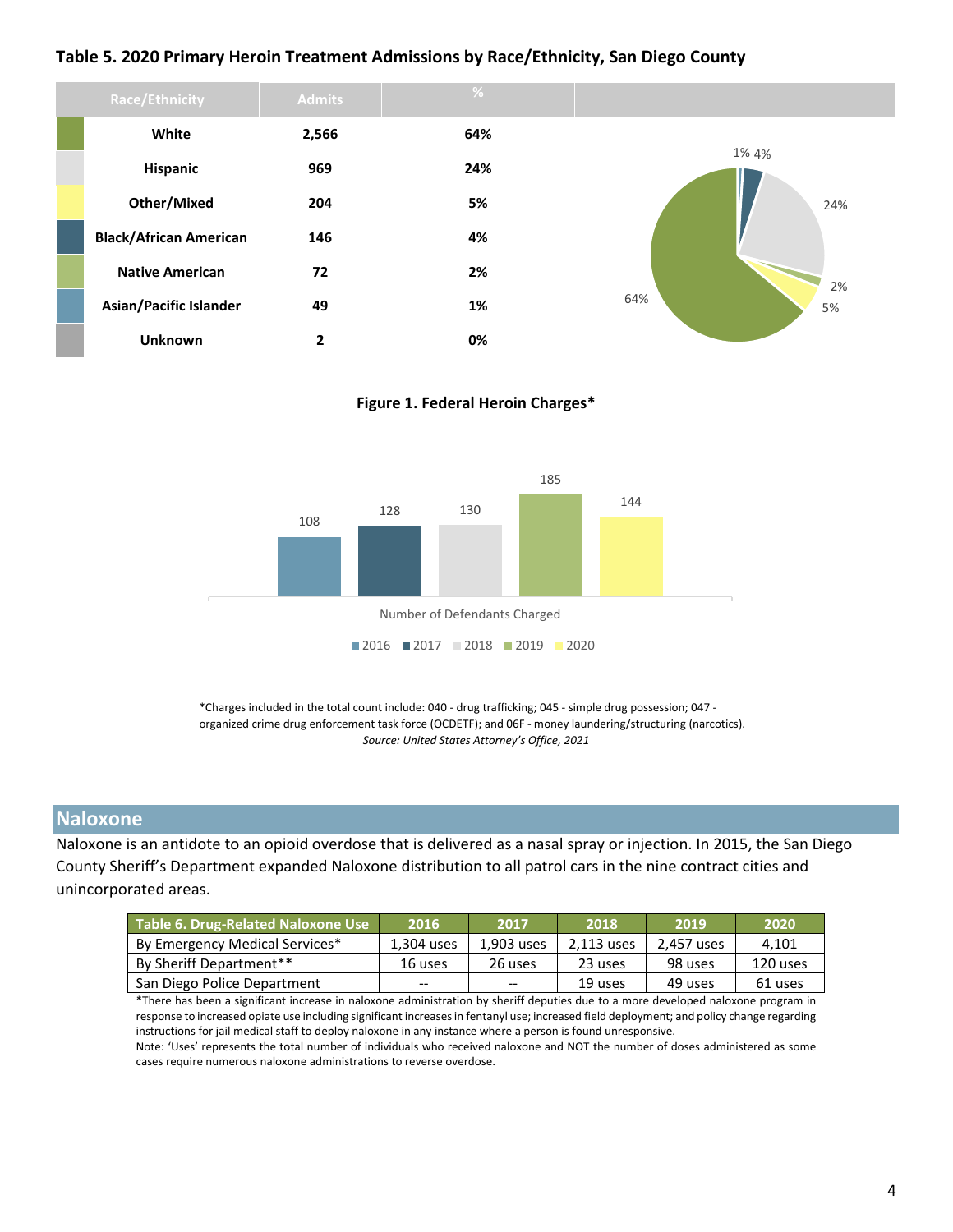# **2021 PDATF Addendum**

#### **A. Death Details**

The following data is provided by the San Diego County Department of the Medical Examiner. While death represents the tip of the iceberg of prescription and other substance misuse, these deaths are also an absolute and visible sign of the issue and did not have to happen.

#### **Table 1: Total Count of all Unintentional Deaths Caused by Drugs (Prescription and Illicit), and/or Alcohol (Distinct count of deaths in Table 2 & Table 3)**

|                                                                                | 2016   2017   2018   $\,$ |     |     | 2019 | 2020 |
|--------------------------------------------------------------------------------|---------------------------|-----|-----|------|------|
| • Total for Accidental Drug, Medication and/or<br><b>Alcohol Caused Deaths</b> | 518                       | 552 | 576 | 645  | 976  |

#### **Table 2: Number of Accidental Deaths Caused by Prescription Opioids and Non-Opioids: 2016 - 20202**

| Prescription Drugs: Opioid vs. Non-Opioid*1              | 2016 | 2017 | 2018 | 2019 | 2020 |
|----------------------------------------------------------|------|------|------|------|------|
| <b>Prescription Opioids</b>                              | 207  | 208  | 210  | 214  | 534  |
| All other Prescriptions (excluding Opioids)<br>$\bullet$ | 46   | 65   | 36   | 61   | 42   |
| <b>All Prescription Deaths</b>                           | 253  | 273  | 246  | 275  | 576  |

\*This represents the number of accidental overdose deaths caused by one or more prescriptions, alone or with other drugs or alcohol. Note that these drugs are classified as prescription drugs, but they could have been obtained through illicit methods.

#### **Table 3: Number of Accidental Deaths Caused by Heroin and Other Illicit Drugs and Alcohol: 2016 - 20202**

| <b>Heroin and Other Illicit Drug and Alcohol Deaths*</b> | 2016 | 2017 | 2018 | 2019 | 2020 |
|----------------------------------------------------------|------|------|------|------|------|
| <b>Heroin</b>                                            | 91   | 86   | 105  | 124  | 106  |
| Other illicit substances and/or alcohol                  | 454  | 441  | 373  | 408  | 688  |
| All Heroin and Other Illicit Drug and Alcohol Deaths*    | 545  | 527  | 478  | 532  | 794  |

\*This number represents all accidental overdose deaths in which illicit drugs and/or alcohol with or without a prescription drug was a causative factor in the death.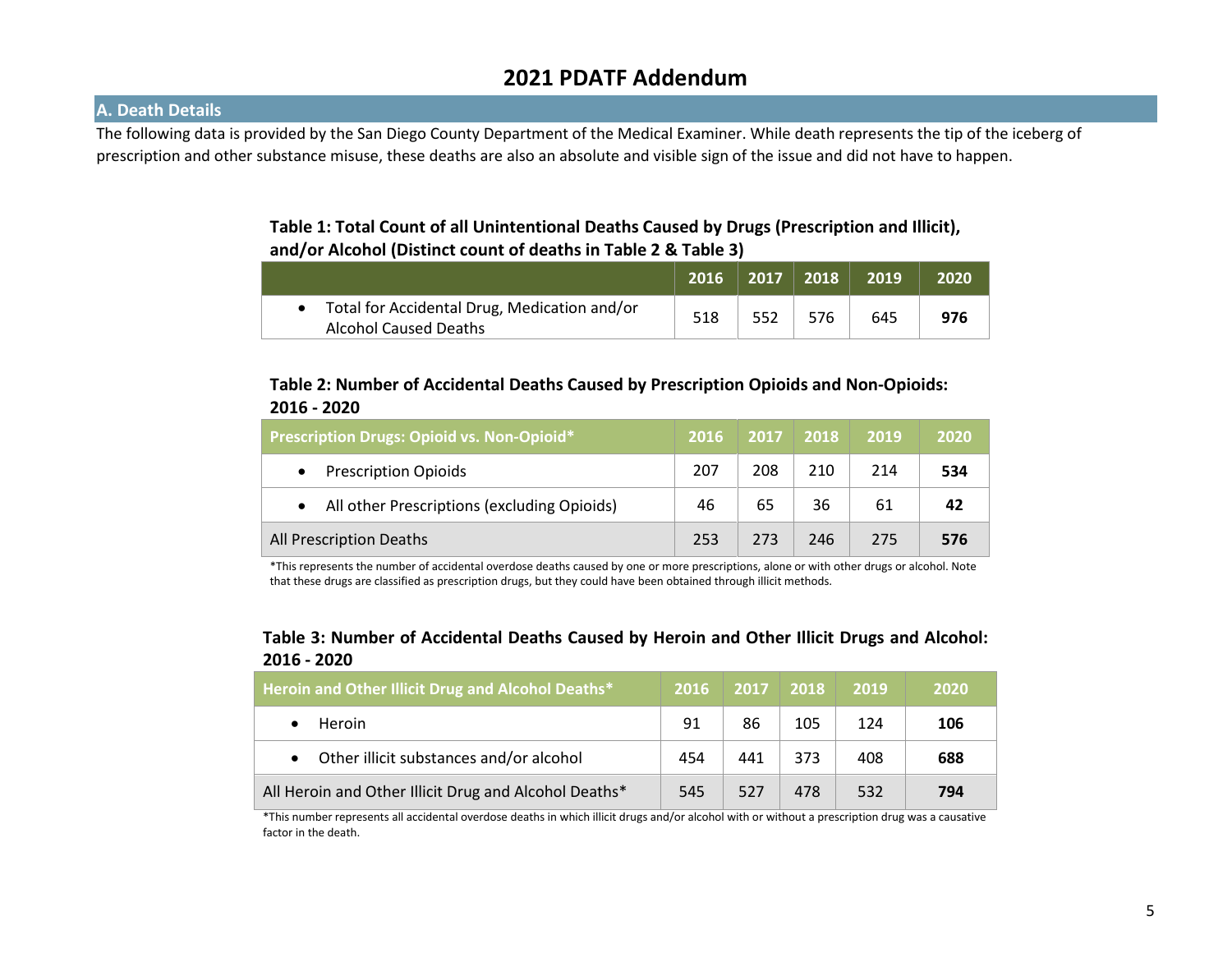#### **Table 4. Unintentional Prescription-Caused Deaths by Race/Ethnicity, 2020**

| <b>Race/Ethnicity</b>                            | <b>Number</b> | Rate per 100,000 |  |  |  |  |  |  |
|--------------------------------------------------|---------------|------------------|--|--|--|--|--|--|
| White                                            | 356           | 71.39            |  |  |  |  |  |  |
| Hispanic                                         | 104           | 23.32            |  |  |  |  |  |  |
| <b>Black</b>                                     | 49            | 79.05            |  |  |  |  |  |  |
| Other*                                           | 6             |                  |  |  |  |  |  |  |
| Asian/Pacific Islander*                          | 13            | 9.01             |  |  |  |  |  |  |
| Native American*                                 | 7             | 118.20           |  |  |  |  |  |  |
| Multi-Race                                       | 38            |                  |  |  |  |  |  |  |
| Unknown<br>3                                     |               |                  |  |  |  |  |  |  |
| 576<br><b>Total</b><br>17.23                     |               |                  |  |  |  |  |  |  |
| *Rates not reported for 'Other' or 'Multi-Race'. |               |                  |  |  |  |  |  |  |

#### **Table 5: Unintentional Prescription-Caused Deaths by Age and Gender, 2020**

|              | <b>Number</b> |             | Rate per 100,000* |               |             |              |  |
|--------------|---------------|-------------|-------------------|---------------|-------------|--------------|--|
| Age          | Female        | <b>Male</b> | <b>Total</b>      | <b>Female</b> | <b>Male</b> | <b>Total</b> |  |
| $0 - 14$     | 0             | 1           | 1                 | 0.0           | 0.29        | 0.15         |  |
| $15 - 24$    | 16            | 63          | 79                | 7.98          | 29.92       | 19.22        |  |
| 25-34        | 36            | 123         | 159               | 14.49         | 39.37       | 28.35        |  |
| 35-44        | 33            | 93          | 126               | 15.73         | 42.15       | 29.27        |  |
| 45-54        | 26            | 69          | 95                | 13.76         | 36.41       | 25.10        |  |
| 55-64        | 29            | 60          | 89                | 14.81         | 31.95       | 23.20        |  |
| $65+$        | 6             | 21          | 27                | 2.17          | 9.47        | 5.41         |  |
| <b>Total</b> | 146           | 430         | 576               | 6.27          | 21.12       | 1.47         |  |

**Figure 2. San Diego County Accidental Deaths in which Opioids were Detected, 2020\***



\*Accidental deaths not only include unintentional drug overdoses but other unintentional deaths such as a car crash and falls. Drug detection is not mutually exclusive as several deaths were positive for multiple substances.

*Source: San Diego County Department of the Medical Examiner,2021*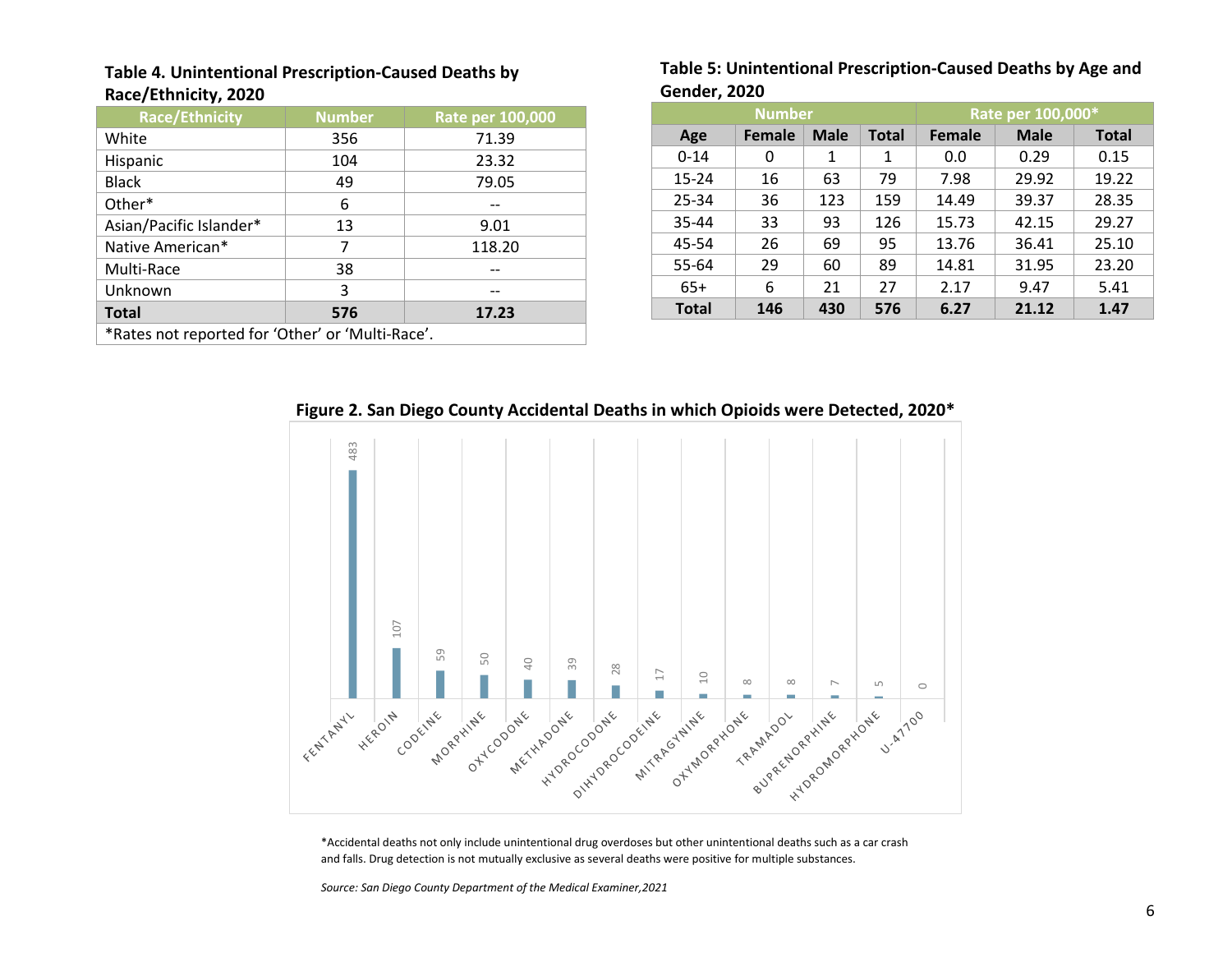**Figure 3. Relationship Between Unintentional Prescription Drug, Heroin, and Alcohol Caused Deaths in San Diego County, 2020\***



*Source: San Diego County Department of the Medical Examiner, 2021*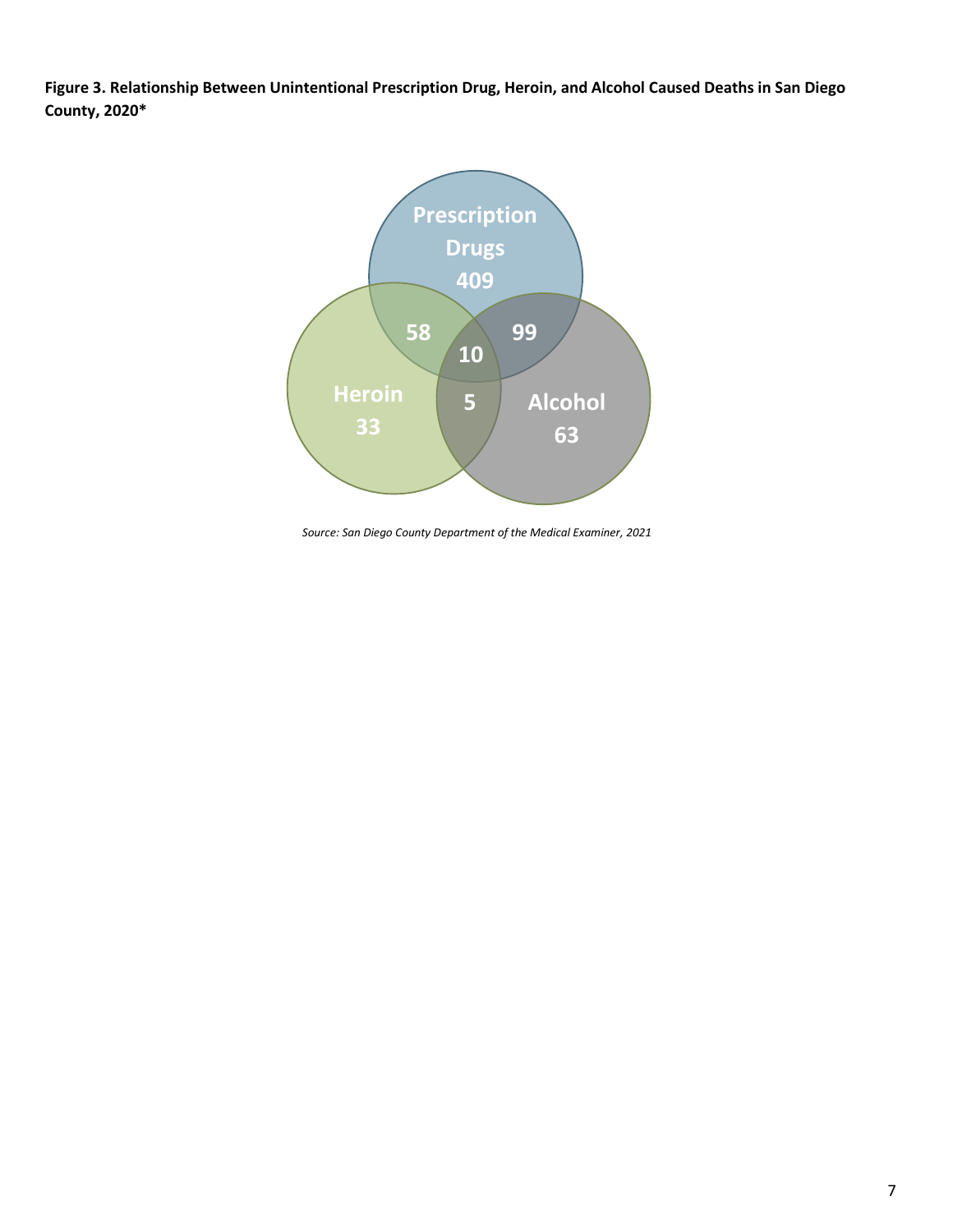#### B. Fentanyl Trends

**An overview of the fentanyl epidemic:** According to the Centers for Disease Control and Prevention, deaths from illegally manufactured fentanyl continue to be high nationwide. Fentanyl is a highly concentrated synthetic opioid that can be easily transported in small quantities generating significant profits for criminal organizations. One kilogram of fentanyl, which costs about \$32,000, can make one million counterfeit pills with a street value of \$20 million. This renders fentanyl both particularly attractive to traffickers and dangerous for users.

**What is Fentanyl?** Fentanyl is a Schedule II synthetic opioid with approved medical protocols for use for pain and anesthetic in certain situations.

**Counterfeit fentanyl pills:** Illicitly-produced fentanyl is increasingly available in the illegal marketplace in the form of counterfeit prescription pills and powder.



#### **Figure 4. National Drug-Involved Overdose Deaths\*, Number Among All Ages, 1999-2019**

\*Includes deaths with underlying causes of unintentional drug poisoning (X40-X44), suicide drug poisoning (X60-X64), homicide drug poisoning (X85), or drug poisoning of undetermined intent (Y10-Y14), as coded in the International Classification of Diseases, 10th Revision. Source: Centers for Disease Control and Prevention, National Center for Health Statistics. Multiple Cause of Death 1999-2019 on CDC WONDER Online Database, released 12/2020.

*Source: Center for Disease Control and Prevention (CDC); US Drug Enforcement Administration (DEA)*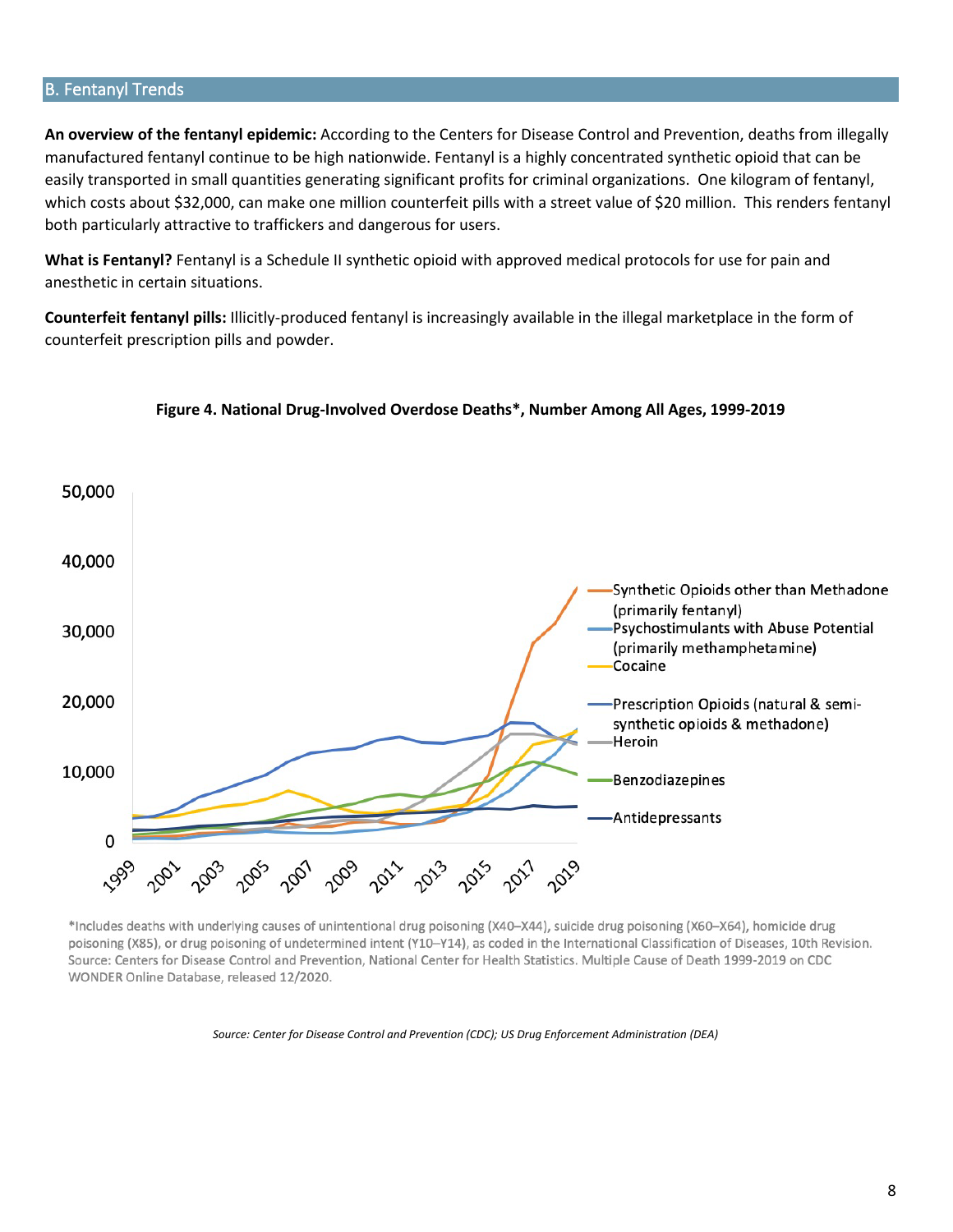

#### **Figure 5. Number of Unintentional Fentanyl Caused Deaths in San Diego County 2016- 2020\***

\* As opposed to the previous decade in which misused prescription fentanyl caused most of these deaths, in recent years, illicitly obtained fentanyl has been responsible for most of these deaths

*Source: San Diego County Department of the Medical Examiner, 2021*



#### **Figure 6. Federal Fentanyl Charges**

\*Federal charges included in the total count include: drug trafficking; simple drug possession; organized crime drug enforcement task force (OCDETF); and money laundering/structuring (narcotics).

*Source: United States Attorney's Office, 2021*